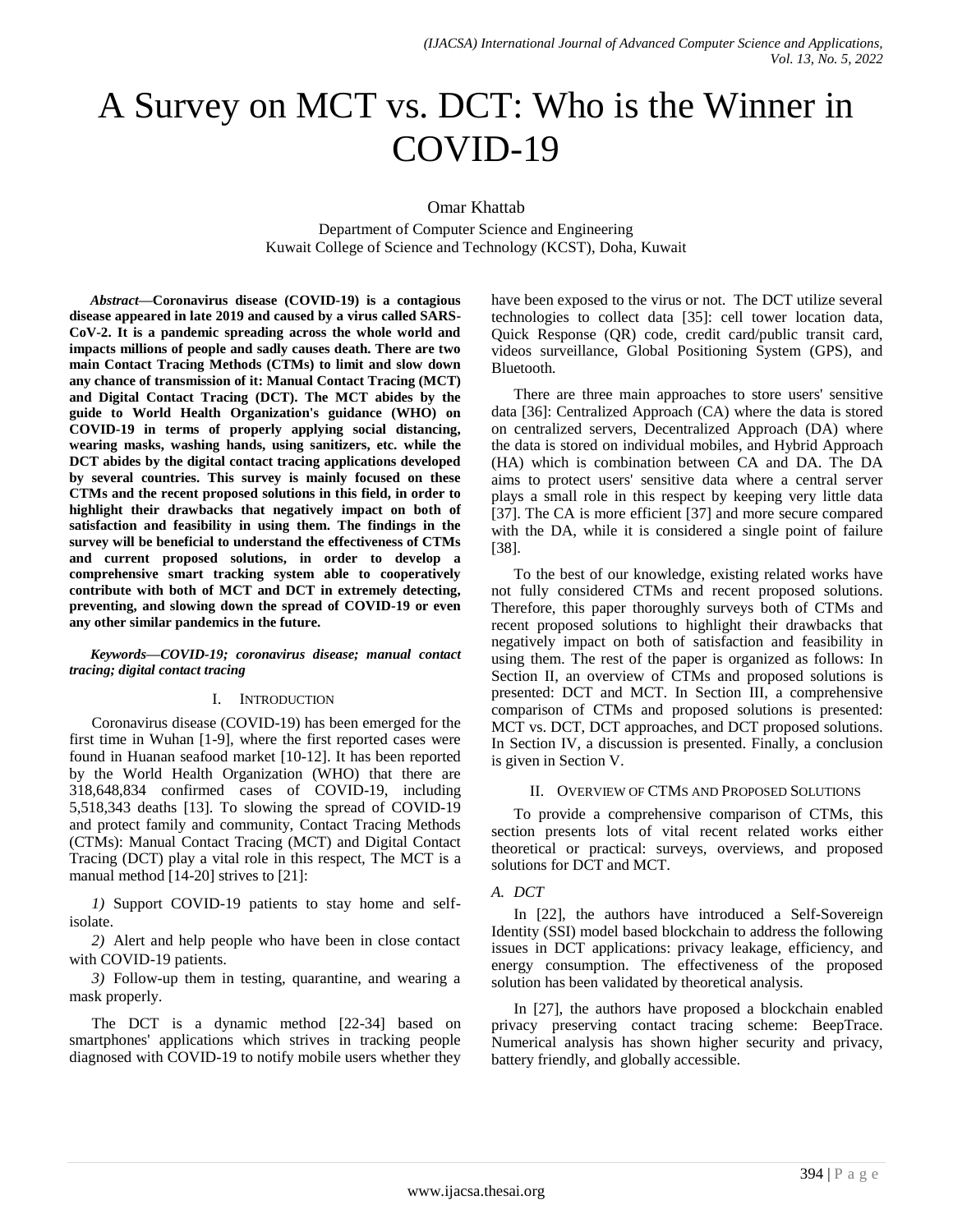In [34], a framework of a blockchain, Artificial Intelligence (AI) and Internet of Things (IoT) based system for the detection of COVID-19 and distancing has been proposed. It has aimed to offer real time data sharing, security, and transparency. However, no implementation or testing provided about the framework.

In [35], an overview of several DCT applications has been conducted. It has been concluded that the DCT have had the following issues: limited Internet access in poor countries, people without smartphones, lack of signal, transparency, privacy and security.

In [39], a cross national online survey has been conducted in the UK, Republic of Ireland, and the US, in order to discover public attitudes and the acceptability of DCT. It has been concluded that that trust and privacy have been the main concerns for the adoption of DCT.

In [40], 41 countries and 23 US states have developed a total of 64 DCT applications, where they have sampled eight applications in European countries between British Isles, and mainland Europe equitably. Using various analysis (e.g., quantitative analysis and qualitative coding), it has been concluded that the DCT has required updating regularly due to governmental policies and guidelines, there have been issues in the devices, applications and their features, high battery consumption, usability should be enhanced, and users have been generally unhappy with the applications.

In [41], a detailed analysis of DCT applications for 32 countries has been presented. The proposed architecture using blockchain Hyperledger Fabric (HF) has addressed the following inherent issues related to contact tracing: security, privacy, authentication, access control, flexibility, scalability, interoperability, and efficiency.

In [42], the authors have proposed COVERT blockchain HF for COVID-19 contact tracing with keeping user's privacy. The results have proved its scalability, robustness, and efficiency in protecting privacy leakage.

In [43], the authors have proposed a blockchain platform for contact tracing with keeping user's privacy, using a Generative Adversarial Network (GAN) application. It has shown that the privacy has been addressed by iterative deleting older data from the database.

In [44], the authors have proposed a prototype of blockchain and SSI-based digital contact tracing platform, using Mystiko blockchain cluster. A performance evaluation of the platform has been conducted, where it has shown addressing issues in security, privacy, scalability, and transaction throughput features.

In [45], the authors have proposed a framework used offchain scaling mechanism of Interplanetary File System (IPFS) for contact tracing. There a performance evaluation using Ethereum application has been conducted of the framework in terms of security, privacy, and scalability.

In [46], the authors have proposed and implemented a blockchain based system called COVID-19 Contact Tracing System (CCTS), to verify, track and detect new cases of COVID-19, using Ethereum application. However, user's privacy and accuracy in detecting contacts of COVID-19 have not been investigated.

The DCT provides several features: accurate, fast, and low cost [47].

# *B. MCT*

It is a traditional contact tracing method manually managed by health care providers to identify the contacts of infected individuals, interview, alert them to quarantine, and to seek a test [47]. However, the MCT has become difficult to be used due to rapid spread of COVID-19 [48], as it has been some drawbacks: relying on human memory, taking time [49], requiring trained human resources [47], [50], inefficient [51], costly, highly error prone, and not scalable [14].

The recent studies in [52] and [53] shows that the combination of MCT and DCT is more efficient for contact tracing.

## III. COMPARISON OF CTMS AND PROPOSED SOLUTIONS

In Section II, plenty of recent related works have been considered: surveys, overviews, and proposed solutions of CTMs. To provide a comprehensive comparison of CTMs, in this Section, three types of comparisons are presented: MCT vs. DCT, DCT approaches, and DCT proposed solutions.

# *A. MCT vs. DCT*

Ten factors are considered to distinguish between CTMs (MCT and DCT): time, efficiency, accuracy, cost, diagnosis, failure, scalability, reliability, dependency, and investigation. This is shown in Table I. In this competition, the DCT obviously has a full advantage over the MCT.

# *B. DCT Approaches*

Five factors are considered to distinguish between the DCT approaches (CA, DA, and HA): data storage location, efficiency, privacy, security, and point of failure. This is shown in Table II. In this competition, the HA obviously has dominant features over the CA and DA.

TABLE I. MCT VS. DCT

| Comparison    | <b>DCT</b>                                                                                                      | <b>MCT</b>                |
|---------------|-----------------------------------------------------------------------------------------------------------------|---------------------------|
| Time          | Less                                                                                                            | More                      |
| Efficiency    | More                                                                                                            | Less                      |
| Accuracy      | More                                                                                                            | Less                      |
| Cost          | Less                                                                                                            | More                      |
| Diagnosis     | Fast                                                                                                            | Slow                      |
| Failure       | Low                                                                                                             | High                      |
| Scalability   | High                                                                                                            | Low                       |
| Reliability   | High                                                                                                            | Low                       |
| Dependency    | Technology                                                                                                      | Human memory              |
| Investigation | GPS, QR code, Bluetooth<br>cell tower location data, credit<br>card/public transit card, videos<br>surveillance | Self-assessment<br>survey |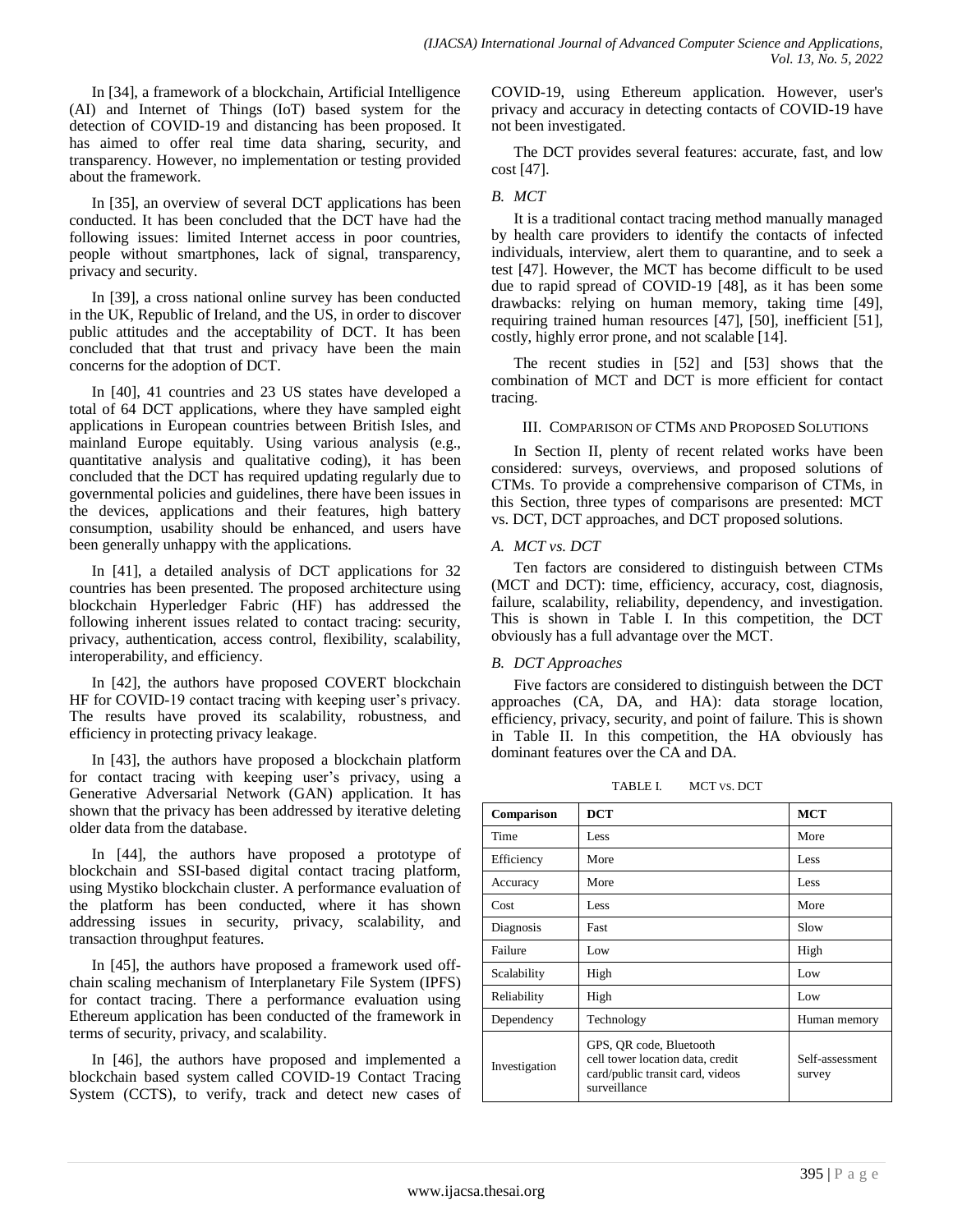#### TABLE II. DCT APPROACHES

| Comparison            | CA           | DA           | HA       |
|-----------------------|--------------|--------------|----------|
| Data storage location | Server $(S)$ | Mobile $(M)$ | $S \& M$ |
| Efficiency            | High         | Low          | Average  |
| Privacy               | Low          | High         | Average  |
| Security              | High         | Low          | Average  |
| Point of failure      | High         | Low          | Average  |

#### TABLE III. DCT PROPOSED SOLUTIONS

| Paper  | Year | <b>Type of Research</b> | Implementation | Concern                                                                                                                                       | <b>Addressing</b>                                                                                                        | <b>Solution</b>                           |
|--------|------|-------------------------|----------------|-----------------------------------------------------------------------------------------------------------------------------------------------|--------------------------------------------------------------------------------------------------------------------------|-------------------------------------------|
| $[22]$ | 2021 | Theoretical             | Analysis       | n/a                                                                                                                                           | Privacy, efficiency,<br>energy consumption                                                                               | SSI model based<br>blockchain             |
| $[27]$ | 2021 | Theoretical             | Analysis       | n/a                                                                                                                                           | Security, privacy, battery<br>friendly, globally<br>accessible                                                           | BeepTrace based<br>blockchain             |
| $[34]$ | 2021 | Theoretical             | n/a            | Not developed                                                                                                                                 | Real time data sharing,<br>security, transparency                                                                        | Framework based<br>blockchain. AI and IoT |
| $[35]$ | 2020 | Theoretical             | Overview       | Limited Internet access, people<br>without smartphones, lack of<br>signal, transparency, privacy,<br>security                                 | n/a                                                                                                                      | n/a                                       |
| $[39]$ | 2021 | Theoretical             | Survey         | Trust and privacy                                                                                                                             | n/a                                                                                                                      | n/a                                       |
| $[40]$ | 2021 | Theoretical             | Analysis       | Updating DCT regularly, issues<br>in the devices, applications and<br>their features, battery<br>consumption, usability, user<br>satisfaction | n/a                                                                                                                      | n/a                                       |
| $[41]$ | 2021 | Practical               | HF             | ٠                                                                                                                                             | Security, privacy,<br>authentication, access<br>control, flexibility,<br>scalability,<br>interoperability,<br>efficiency | Architecture based<br>blockchain          |
| $[42]$ | 2021 | Practical               | HF             | ä,                                                                                                                                            | Scalability, robustness,<br>privacy                                                                                      | <b>COVERT</b> based<br>blockchain         |
| [43]   | 2021 | Practical               | <b>GAN</b>     | ÷,                                                                                                                                            | Privacy                                                                                                                  | Platform<br>based blockchain              |
| $[44]$ | 2021 | Practical               | Mystiko        | $\overline{\phantom{a}}$                                                                                                                      | Security, privacy,<br>scalability, transaction<br>throughput features                                                    | SSI model based<br>blockchain             |
| $[45]$ | 2021 | Practical               | Ethereum       | $\overline{\phantom{a}}$                                                                                                                      | Security, privacy,<br>scalability                                                                                        | Framework based<br>blockchain and IPFS    |
| $[46]$ | 2021 | Practical               | Ethereum       | Privacy, accuracy                                                                                                                             | Verify, track, detect new<br>cases of COVID-19                                                                           | CCTS based blockchain                     |

# *C. DCT Proposed Solutions*

Five factors are considered to distinguish between the DCT proposed solutions [22, 27, 34, 35, 39-46]: type of research, implementation, concern, addressing, and solution. This is shown in Table III.

As for the type of research, it can be seen that the related works have been equitably conducted between theoretical and practical research works. This is shown in Fig. 1.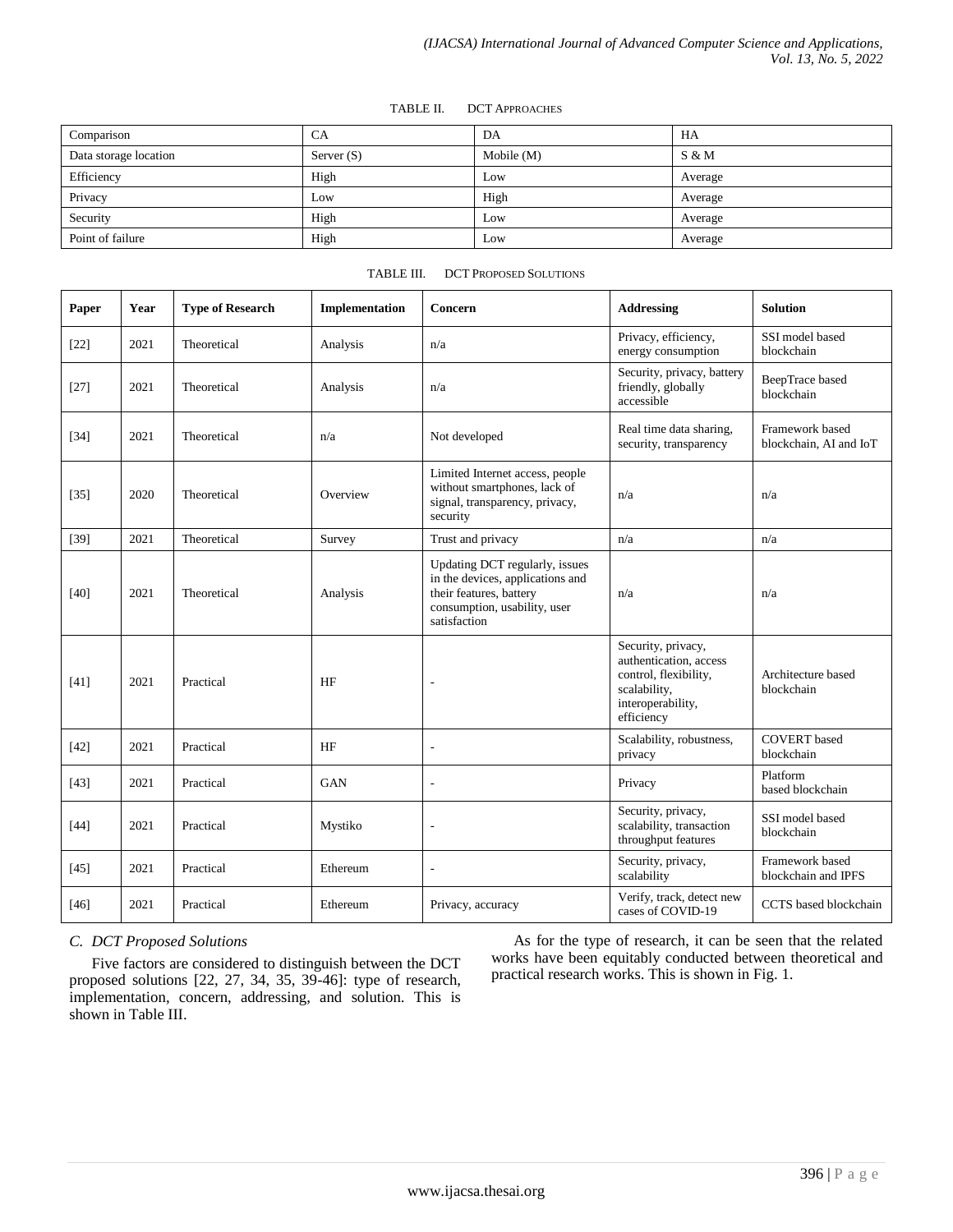

Fig. 1. Type of Research for DCT Proposed Solutions.

For the implementation, three related works are used analysis, followed by HF and Ethereum with two research works each; lastly, overview, survey, GAN, and Mystiko. This is shown in Fig. 2.



Fig. 2. Implementation for DCT Proposed Solutions.

In terms of the concern, fifteen common issues are arisen and divided into two main categories: IT's issues and user's issues. This is shown in Fig. 3.

In the addressing, eighteen common issues are arisen. It has been noticed that all the addressed issues are related to IT issues. This is shown in Fig. 4.

Finally, the most DCT proposed solutions based on the blockchain, as shown in Fig. 5.



Fig. 3. Concern for DCT Proposed Solutions.



Fig. 4. Addressing for DCT Proposed Solutions.



#### IV. DISCUSSION

In Section III, a comparison of CTMs has been conducted, where three types of comparisons have been presented: MCT vs. DCT, DCT approaches, and DCT proposed solutions.

For MCT vs. DCT, the DCT has shown a full advantage over the MCT in terms of time, efficiency, accuracy, cost, diagnosis, failure, scalability, reliability, dependency, and investigation, as shown in Table I.

For DCT approaches, the HA has shown dominant features over the CA and DA in terms of data storage location, efficiency, privacy, security, and point of failure, as shown in Table II.

For DCT proposed solutions, twelve research works have been conducted [22, 27, 34, 35, 39-46]. It has been noticed that all these works have been confined in introducing, enhancing or proposing DCT applications related to IT issues and user issues, as shown in Table III.

Therefore, in addition to the combination between DCT (HA approach) and MCT, it would be more effective to propose, implement and, distribute a comprehensive smart tracking system located in public places, universities, schools, hospitals, banks, airports etc. This obviously will extremely limit and slow down any chance of transmission of COVID-19 or even any other similar pandemics in the future. This is shown in Fig. 6.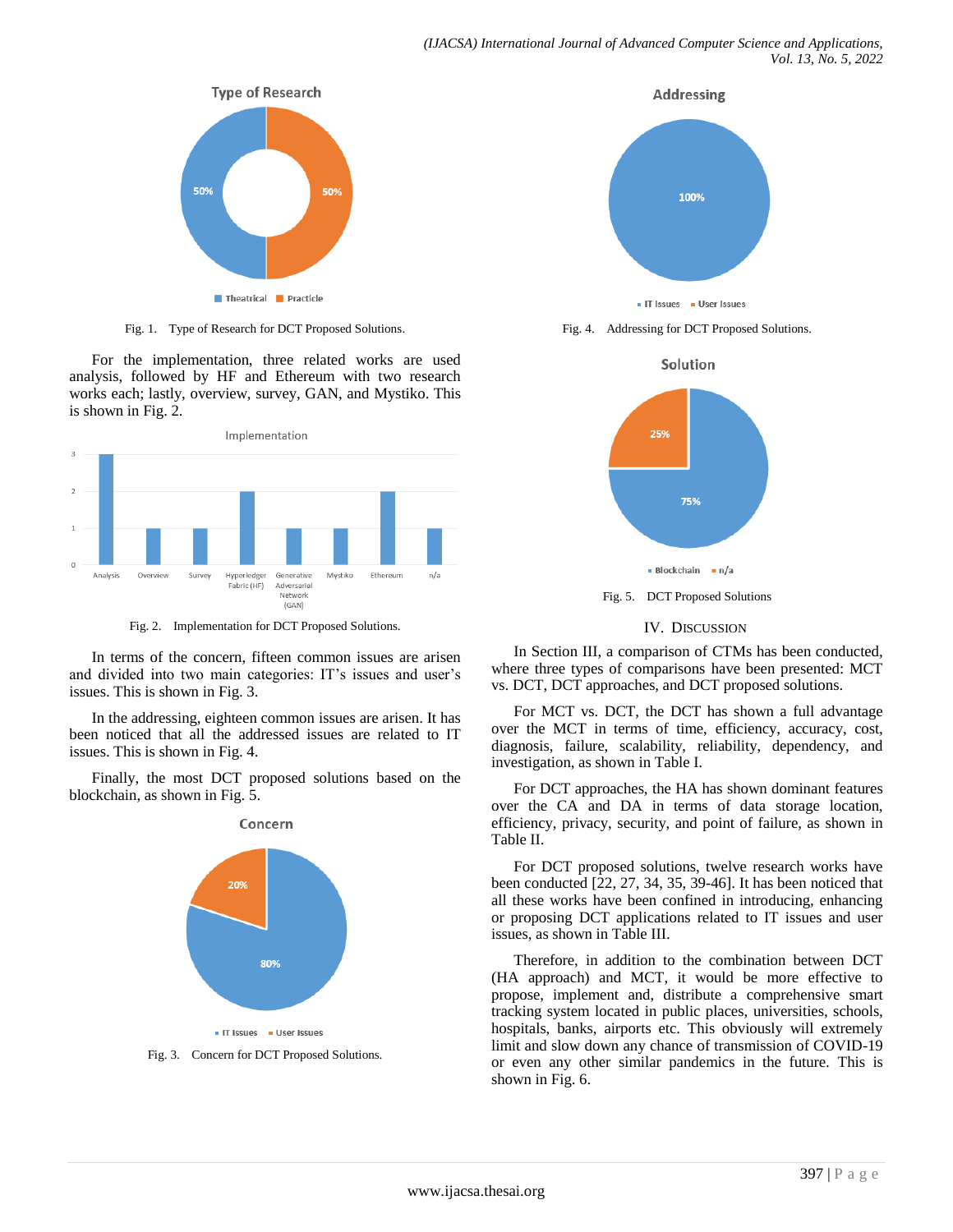

Fig. 6. Comprehensive CTM.

# V. CONCLUSION

In this paper, the CTMs and the recent proposed solutions for COVID-19 have been surveyed thoroughly, where a fair comparison has been presented: MCT vs. DCT, DCT approaches, and DCT proposed solutions. For DCT proposed solutions, twelve research works have been conducted. It has been concluded that all these works have been confined in introducing, enhancing or proposing DCT applications related to IT issues and user issues.

Therefore, the competition in this paper has shown the importance of using both of MCT and DCT (HA approach), and come up with a comprehensive smart tracking system able to cooperatively contribute with them in extremely detecting, preventing, and slowing down the spread of COVID-19 or any other similar pandemics in the future.

#### **REFERENCES**

- [1] M. Fradi and M.Machhout, "Real-time application for Covid-19 class detection based CNN architecture," IEEE International Conference on Design & Test of Integrated Micro & Nano-Systems (DTS), Sfax, Tunisia, pp. 1-6, 2021.
- [2] Y. Jiang, H. Chen, M. Loew and H. Ko, "Covid-19 CT image synthesis with a conditional generative adversarial network," IEEE Journal of Biomedical and Health Informatics, vol. 25, no. 2, pp. 441-452, 2021.
- [3] W. Haochen, "Western perspectives of the Covid-19 in China," International Conference on Public Health and Data Science (ICPHDS), Guangzhou, China, pp. 116-119, 2020.
- [4] M. Wang, W. Kong, J. Xie and S. Xu, "Modeling the Covid-19 epidemic in PR China," 7th International Conference on Big Data and Information Analytics (BigDIA), Chongqing, China, pp. 324-333, 2021.
- [5] S. Vishnu and S. Jino Ramson, "An internet of things paradigm: pandemic management (incl. Covid-19)," International Conference on Artificial Intelligence and Smart Systems (ICAIS), Coimbatore, India, pp. 1371-1375, 2021.
- [6] P. Porwal, K. Thirunavukkarasu, A. Sinha and A. Singh, "Data analysis and detection of coronavirus disease using convolution neural network," 2nd International Conference on Advances in Computing, Communication Control and Networking (ICACCCN), Greater Noida, India, pp. 786-790, 2020.
- [7] H. Turabieh and W. Ben Abdessalem, "Predicting the existence of Covid-19 using machine learning based on laboratory findings," International Conference of Women in Data Science at Taif University (WiDSTaif ), Taif, Saudi Arabia, pp. 1-7, 2021.
- [8] L. Zhu, W. Dong, Q. Sun, E. Vargas and X. Du, "Estimation of the unreported infections of Covid-19 based on an extended stochastic susceptible-exposed-infective-recovered model," IEEE 10th Data Driven Control and Learning Systems Conference (DDCLS), Suzhou, China , pp. 953-958, 2021.
- [9] T. Karakose, TY. Ozdemir, S. Papadakis, R. Yirci, SE. Ozkayran and H. Polat, "Investigating the Relationships between COVID-19 Quality of Life, Loneliness, Happiness, and Internet Addiction among K-12 Teachers and School Administrators—A Structural Equation Modeling Approach," International Journal of Environmental Research and Public Health, vol. 19, no. 3, pp. 1-20, 2022.
- [10] W. Yang, Q. Cao, L. Qin, X. Wang, Z. Cheng, A. Pan, J. Dai, Q. Sun, F. Zhao, J. Qu and F. Yan, "Clinical characteristics and imaging manifestations of the 2019 novel coronavirus disease (Covid-19): A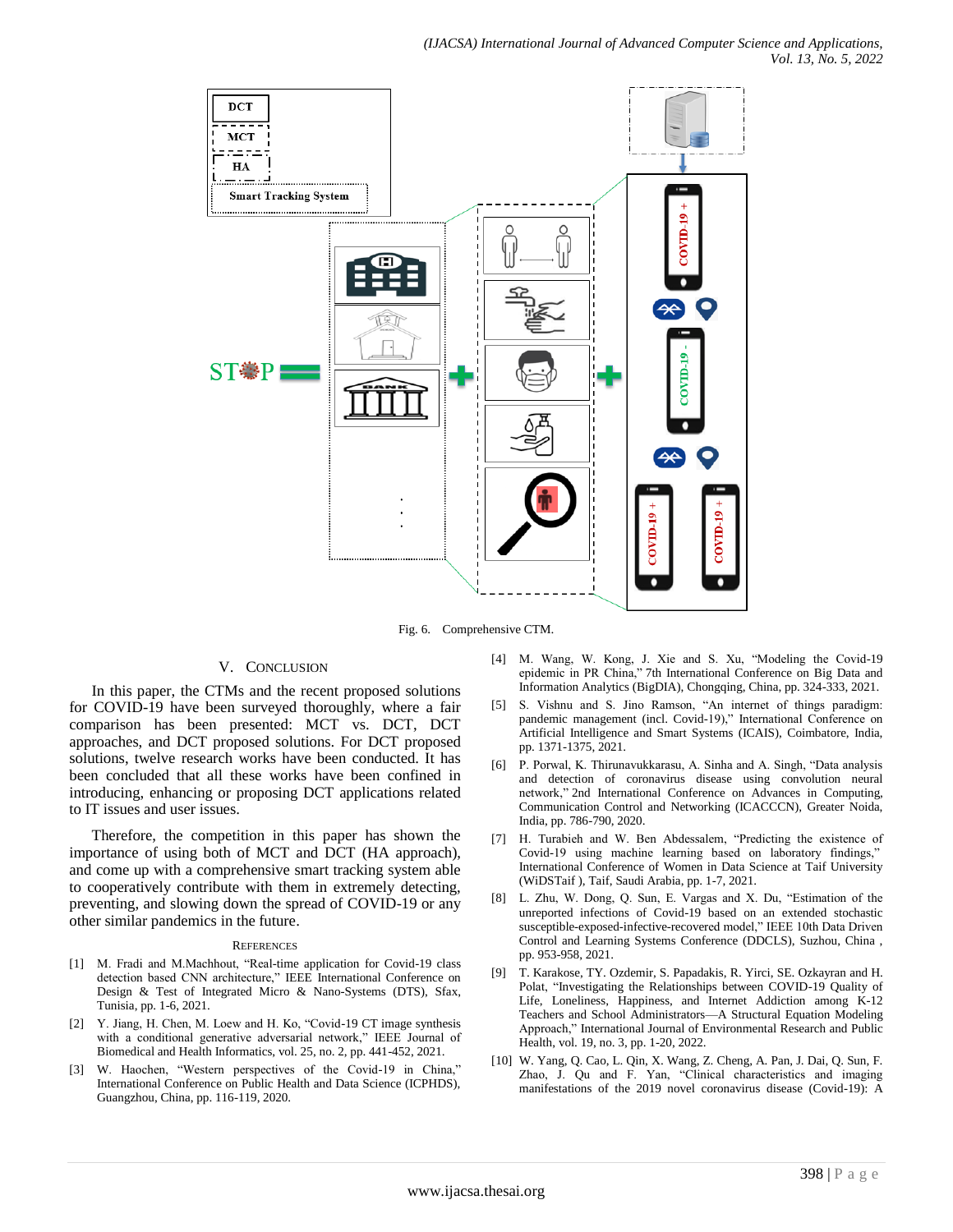multi-center study in Wenzhou city, Zhejiang, China," J Infect, vol. 80, no. 4 , pp. 388-393, 2020.

- [11] L. Gralinski and V. Menachery, "Return of the coronavirus: 2019nCoV,‖ Viruses, vol. 12, no. 2, pp. 1-8, 2020**.**
- [12] D. Kuldeep, K. Sharun, T. Ruchi, S. Shubhankar, B. Sudipta, M. Yashpal, S. Karam, C. Wanpen, A. Katterine and M. Alfonso, "Coronavirus disease 2019– Covid-19," Clinical Microbiology Reviews, vol. 33, no. 4 , pp. 1-48, 2020**.**
- [13] World Health Organization. (Jan, 2022). WHO coronavirus (Covid-19) Dashboard. Available[: https://covid19.who.int/.](https://covid19.who.int/)
- [14] M. Chowdhury, M. Ferdous, K. Biswas, N. Chowdhury and V. Muthukkumarasamy, "Covid-19 contact tracing: challenges and future directions,‖ IEEE Access, vol. 8, pp. 225703-225729, 2020.
- [15] P. Ng, P. Spachos, S. Gregori and K. Plataniotis, "Personal devices for contact tracing: smartphones and wearables to fight Covid-19," IEEE Communications Magazine, vol. 59, no. 9, pp. 24-29, 2021.
- [16] M. Bano, C. Arora, D. Zowghi and A. Ferrari, "The rise and fall of Covid-19 contact-tracing apps: when NFRs collide with pandemic," IEEE 29th International Requirements Engineering Conference (RE), Notre Dame, IN, USA, pp. 106-116, 2021.
- [17] P. Ng, P. Spachos and K. Plataniotis, "Covid-19 and your smartphone: BLE-based smart contact tracing," IEEE Systems Journal, vol. 15, no. 4, pp. 5367-5378, 2021.
- [18] B. Patel, N. Jain, R. Menon and S. Kodeboyina, "Comparative study of privacy preserving-contact tracing on digital platforms," International Conference on Computational Intelligence (ICCI), Bandar Seri Iskandar, Malaysia, pp. 137-141, 2020.
- [19] A. Khandelwal, A. Kotwal, P. Sutone and V. Wag, "Automated contact tracing using person tracking and re-identification," 2nd International Conference on Secure Cyber Computing and Communications (ICSCCC), Jalandhar, India, pp. 102-107, 2021.
- [20] D. Yazti and C. Claramunt, "Covid-19 mobile contact tracing apps (MCTA): a digital vaccine or a privacy demolition?," 21st IEEE International Conference on Mobile Data Management (MDM), Versailles, France, pp. 1-4, 2020.
- [21] Centers for Disease Control and Prevention. (Feb, 2022). Contact tracing. Available: https://www.cdc.gov/coronavirus/2019-ncov/dailylife-coping/contact-tracing.html#.
- [22] D. Wang, X. Chen, L. Zhang, Y. Fang and C. Huang, "A blockchain based human-to-infrastructure contact tracing approach for Covid-19," IEEE Internet of Things Journal (Early Access), pp.1-1, 2021.
- [23] H. Faria, S. Paiva and P. Pinto, "An advertising overflow attack against android exposure notification system impacting Covid-19 contact tracing applications,‖ IEEE Access, vol. 9, pp. 103365-103375, 2021.
- [24] G. BetarteJ. Campo, A. Delgado, P. Ezzatti, L. González, Á. Martín, R. Martínez and B. Muracciole, "Proximity tracing applications for Covid-19: data privacy and security," XLVII Latin American Computing Conference (CLEI), Cartago, Costa Rica, pp. 1-10, 2021.
- [25] A. Lubis and B. Basari, "Proximity-based Covid-19 contact tracing system devices for locally problems solution," 3rd International Seminar on Research of Information Technology and Intelligent Systems (ISRITI), Yogyakarta, Indonesia, pp. 365-370, 2020.
- [26] I. Ozcelik, "CAPEN: cryptographic accumulator based privacy preserving exposure notification," 9th International Symposium on Digital Forensics and Security (ISDFS), Elazig, Turkey, pp. 1-6, 2021.
- [27] H. Xu, L. Zhang, O. Onireti, Y. Fang, W. Buchanan and M. Imran, ―BeepTrace: blockchain-enabled privacy-preserving contact tracing for Covid-19 pandemic and beyond," IEEE Internet of Things Journal, vol. 8, no. 5, pp. 3915-3929, 2021.
- [28] L. Garg, E. Chukwu, N. Nasser, C. Chakraborty and G. Garg, "Anonymity preserving IoT-based Covid-19 and other infectious disease contact tracing model," IEEE Access, vol. 8, pp. 159402-159414, 2020.
- [29] S. Sharma, G. Singh, R. Sharma, P. Jones, S. Kraus and Y. Dwivedi, ―Digital health innovation: exploring adoption of Covid-19 digital contact tracing apps," IEEE Transactions on Engineering Management (Early Access), pp. 1-17, 2020.
- [30] V. Shubina, A. Ometov and E. Lohan, "Technical perspectives of contact-tracing applications on wearables for Covid-19 control," 12th

International Congress on Ultra Modern Telecommunications and Control Systems and Workshops (ICUMT), Brno, Czech Republic, pp. 229-235, 2020.

- [31] A. Sarkar and S. Ray, "A data driven decision making and contract tracing app for organizations to combat Covid-19," International Conference on Computing, Networking, Telecommunications & Engineering Sciences Applications (CoNTESA), Tirana, Albania, pp. 88-93, 2020.
- [32] A. de Araujo, I. Garcia, N. Cacho, L. Nascimento, D. Rolim, J. Medeiros, S. Santana, A. Paiva, M. Lima, T. Ramos, K. Macedo, J. Pereira, J. Nascimento, L. Monteiro, M. Ferna. N. Fernandes and F. Lopes, "A platform for citizen cooperation during the Covid-19 pandemic in RN, Brazil," IEEE International Smart Cities Conference (ISC2), Piscataway, NJ, USA, pp. 1-8, 2020.
- [33] M. Winter, H. Baumeister, U. Frick, M. Tallon, M. Reichert and R. Pryss, "Exploring the usability of the German Covid-19 contact tracing app in a combined eye tracking and retrospective think aloud study, 43rd Annual International Conference of the IEEE Engineering in Medicine & Biology Society (EMBC), Mexico, pp. 2215-2221, 2021.
- [34] M. Sheeraz, A. Athar, A. Hussain, S. Aich, M. Joo and H. Kim, "Blockchain, AI & IoT based Covid-19 contact tracing and distancing framework," International Conference on Robotics and Automation in Industry (ICRAI), Rawalpindi, Pakistan, pp. 1-6, 2021.
- [35] S. Hsaini, H. Bihri, S. Azzouzi and M. Charaf, "Contact-tracing approaches to fight Covid-19 pandemic: limits and ethical challenges,' IEEE 2nd International Conference on Electronics, Control, Optimization and Computer Science (ICECOCS), Kenitra, Morocco, pp. 1-5, 2020.
- [36] S. Alanoca, N. Jeanrenaud, I. Ferrari, N. Weinberg, R. Çetin, and N. Miailhe, "Digital contact tracing against Covid-19: a governance framework to build trust," International Data Privacy Law, vol. 11, no. 1, pp. 3–17, 2021.
- [37] L. White and P. Basshuysen, "Privacy versus public health? a reassessment of centralised and decentralised digital contact tracing." Science and Engineering Ethics, vol. 27, no. 2, pp. 1-13, 2021.
- [38] S. Vaudenay. (May, 2020). Centralized or decentralized? the contact tracing dilemma. Available: https://eprint.iacr.org/2020/531.
- [39] L. Nurgalieva, S. Ryan and G. Doherty, "Attitudes towards Covid-19 contact tracing apps: a cross-national survey," IEEE Access (Early Access, pp. 1-29, 2021.
- [40] V. Garousi, D. Cutting and M. Felderer, "What do users think of Covid-19 contact-tracing apps? an analysis of eight European apps," IEEE Software (Early Access), pp. 1-9, 2021.
- [41] S. Tahir, H. Tahir, A. Sajjad, M. Rajarajan and F. Khan, "Privacypreserving Covid-19 contact tracing using blockchain," Journal of Communications and Networks, vol. 23, no. 5, pp. 360-373, 2021.
- [42] J. Khan, K. Bangalore and K. Ozbay, "COVERT-blockchain: privacyaware contact tracing for Covid-19 on a distributed ledger," 3rd Conference on Blockchain Research & Applications for Innovative Networks and Services (BRAINS), Paris, France, pp. 31-32, 2021.
- [43] M. Ružička, M. Vološin, J. Gazda and T. Maksymyuk, "Deep learningbased blockchain framework for the Covid-19 spread monitoring," International Conference on Electrical, Computer, Communications and Mechatronics Engineering (ICECCME), Mauritius, Mauritius, pp. 1-6, 2021.
- [44] E. Bandara, X. Liang, P. Foytik, S. Shetty, C. Hall, D. Bowden, N. Ranasinghe and K. De Zoysa, "A blockchain empowered and privacy preserving digital contact tracing platform," Information Processing & Management, vol. 58, no. 4, pp. 1-17, 2021.
- [45] N. Bari, U. Qamar and A. Khalid, "Efficient contact tracing for pandemics using blockchain," Informatics in Medicine Unlocked, vol. 26, pp. 1-12, 2021.
- [46] T. Mohamed, E. Goda, V. Snasel and A. Hassanien, "Covid-19 contact tracing and detection-based on blockchain technology," Informatics, vol. 8, no. 4, pp. 1-24, 2021.
- [47] D. Siddarth, B. Cantrell, L. Tretikov, P. Eckersley, J. Langford, S. Leibrand, S. Kakade, S. Latta, D. Lewis, S. Tessaro and G. Weyl, ―Outpacing the virus: digital response to containing the spread of Covid-